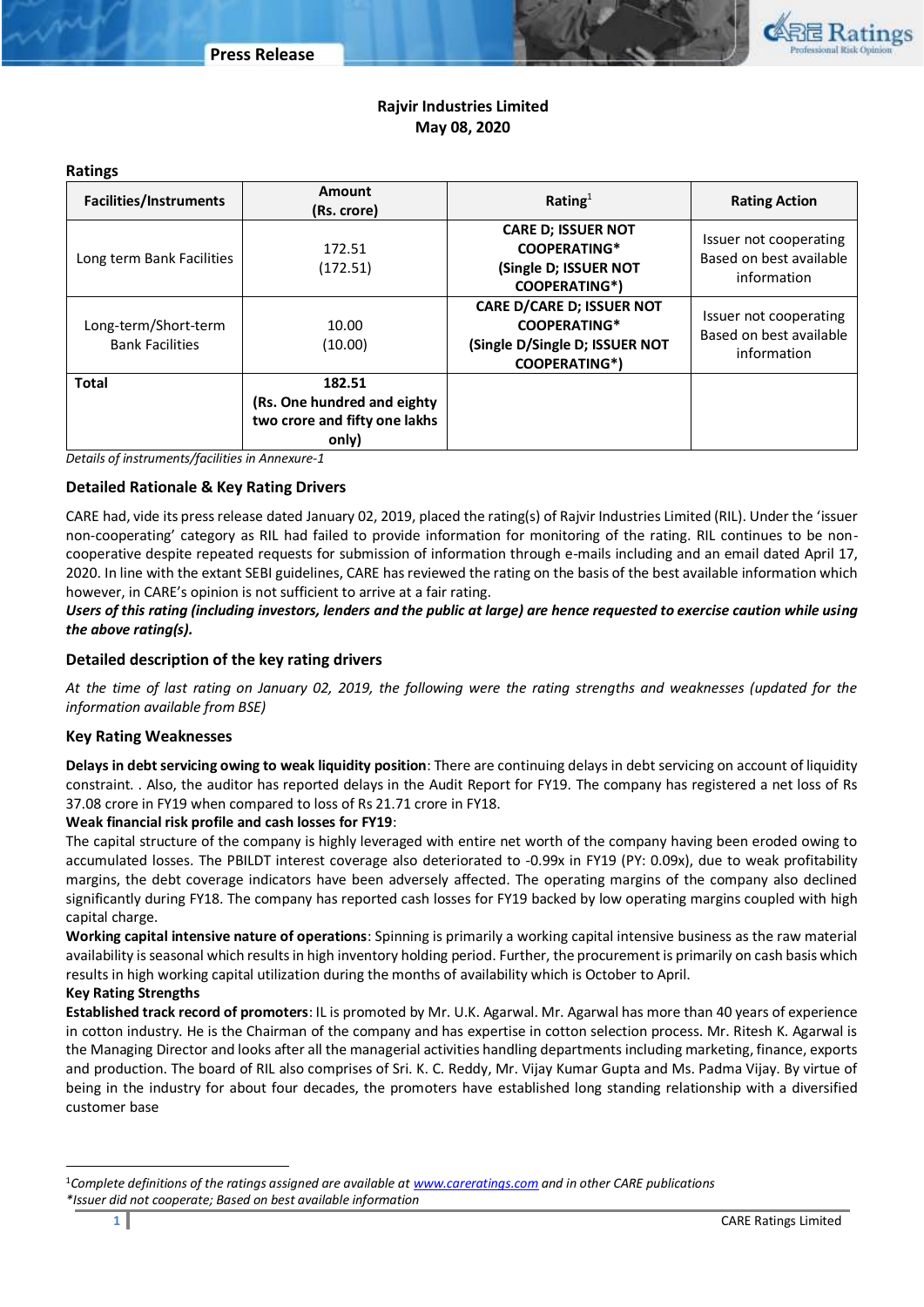

#### **Analytical approach:** Standalone

## **Applicable Criteria**

[Policy in respect on Non-cooperation by issuer](http://www.careratings.com/pdf/resources/CARECreditRatingProcess.pdf) [Criteria on assigning 'outlook' and 'credit watch' to Credit Ratings](http://www.careratings.com/pdf/resources/Rating_Outlook_and_credit_watch_May_2019.pdf) [CARE's Policy on Default Recognition](http://www.careratings.com/pdf/resources/CARE) [Rating Methodology for Cotton Textile Manufacturing](http://www.careratings.com/upload/NewsFiles/GetRated/Rating%20Methodology%20_Cotton%20Textile%20Manufacturing_Oct_2019.pdf) Financial ratios –[Non-Financial Sector](http://www.careratings.com/pdf/resources/Financial%20ratios%20-%20Non%20Financial%20Sector-Sept2019.pdf) [Criteria for Short Term Instruments](http://www.careratings.com/upload/NewsFiles/GetRated/Short%20Term%20Instruments%20_Mar%202020.pdf)

## **About the Company**

Rajvir Industries Limited (RIL) was incorporated on September 1, 2004. RIL is engaged in manufacturing of cotton yarn, mélange, synthetics, modal, dyed products, compact yarn, flame-retardant, supima, silk, wool, cashmere and angora blend with its facilities located in Mahboobnagar (one unit), Tandur (one unit) and a dyeing plant at Mahboobnagar. The company has facilities from ginning to spinning of different kinds (raw white, mélange) and varied counts (10-40, 20-25, 10-60, 40-60 etc.).The company has range that covers everything from 100% cotton/ organic/fair-trade/combed yarns, blended yarns (polyester, viscose, modal, spun silk and flame- retardant) etc. As on March 31, 2017 the company has installed capacity of 1, 11,840 spindles.

| <b>Brief Financials (Rs. crore)</b> | <b>FY18 (A)</b> | <b>FY19 (A)</b> |  |
|-------------------------------------|-----------------|-----------------|--|
| Total operating income              | 94.15           | 58.12           |  |
| PBILDT                              | 1.54            | $-16.71$        |  |
| PAT                                 | $-21.71$        | $-37.08$        |  |
| Overall gearing (times)             | $-8.00$         | $-2.72$         |  |
| Interest coverage (times)           | 0.09            | $-0.99$         |  |

*A: Audited*

**Status of non-cooperation with previous CRA:** CRISIL vide PR dated November 30, 2019 continues the rating of Rajvir Industries Limited under "Issuer Not cooperating" category.

#### **Any other information:** NA

**Rating History for last three years:** Please refer Annexure-2

**Covenants of rated instrument / facility**: Detailed explanation of covenants of the rated instruments/facilities is given in Annexure-3

## **Annexure-1: Details of Instruments/Facilities**

| Name of the<br><b>Instrument</b>                   | Date of<br><b>Issuancel</b> | Coupon<br>Rate | <b>Maturity</b><br>Date | Size of the<br><b>Issue</b><br>(Rs. crore) | Rating assigned along with Rating Outlook                                                                                     |
|----------------------------------------------------|-----------------------------|----------------|-------------------------|--------------------------------------------|-------------------------------------------------------------------------------------------------------------------------------|
| Fund-based - LT-Term<br>Loan                       |                             |                | March, 2024             | 56.22                                      | CARE D; ISSUER NOT COOPERATING*<br>Issuer not cooperating; Based on best<br>available information                             |
| Fund-based - LT-<br>Funded Interest term<br>Loan   |                             |                | March, 2024             | 14.16                                      | CARE D; ISSUER NOT COOPERATING*<br>Issuer not cooperating; Based on best<br>available information                             |
| Fund-based - LT-Cash<br>Credit                     |                             |                |                         | 49.53                                      | CARE D; ISSUER NOT COOPERATING*<br>Issuer not cooperating; Based on best<br>available information                             |
| Non-fund-based - LT/<br><b>ST-Letter of credit</b> |                             |                |                         | 10.00                                      | D; ISSUER<br><b>NOT</b><br>D / CARE<br>CARE<br>COOPERATING*<br>Issuer not cooperating; Based on best<br>available information |
| Fund-based - LT-<br>Working capital Term<br>Loan   |                             |                |                         | 52.60                                      | CARE D; ISSUER NOT COOPERATING*<br>Issuer not cooperating; Based on best<br>available information                             |

*\*Issuer did not cooperate; based on best available information*

**Annexure-2: Rating History of last three years**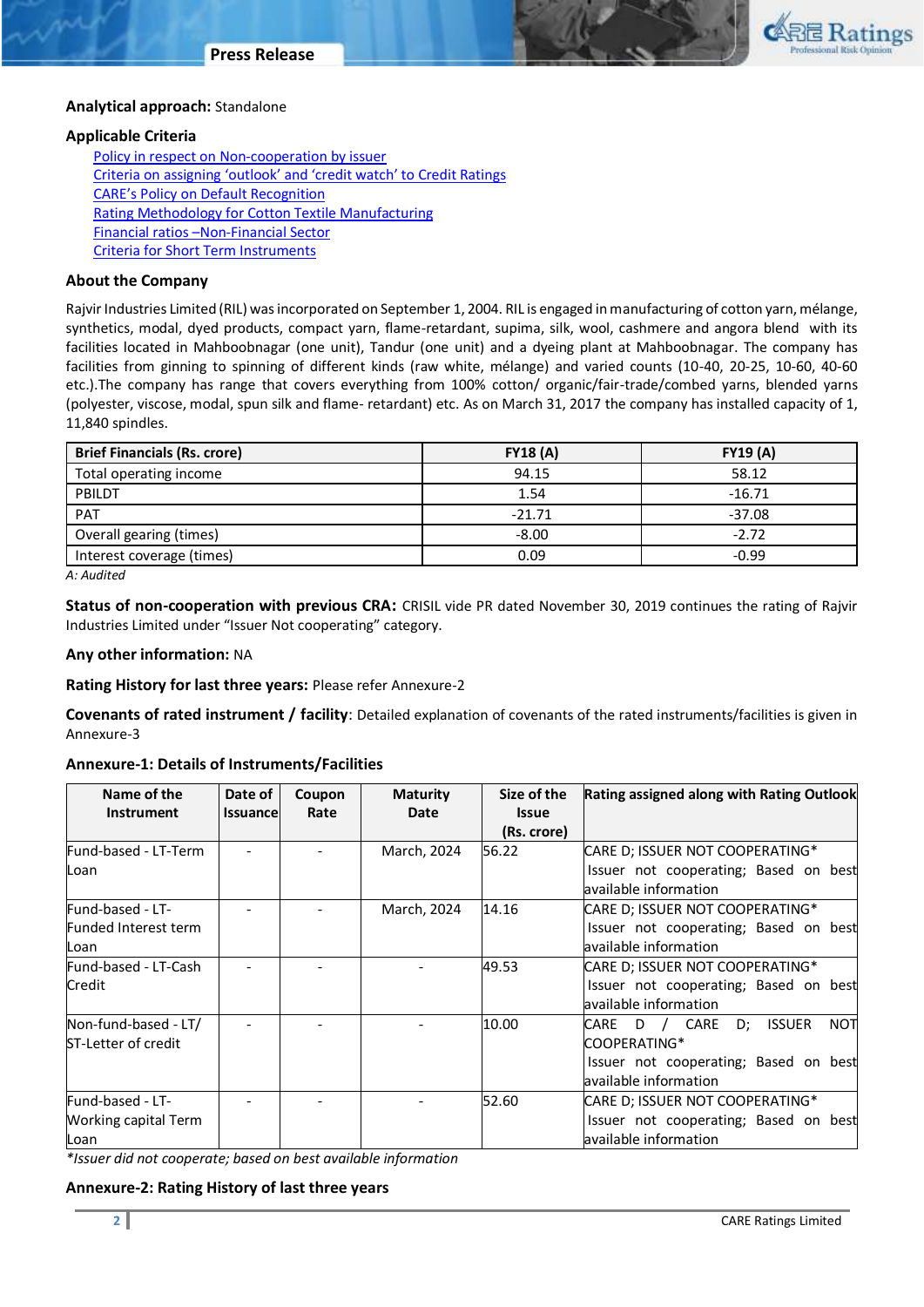

| Sr. | Name of the                 | <b>Current Ratings</b> |               | <b>Rating history</b>                   |                         |                          |                                       |             |
|-----|-----------------------------|------------------------|---------------|-----------------------------------------|-------------------------|--------------------------|---------------------------------------|-------------|
| No. | Instrument/Bank             | <b>Type</b>            | <b>Amount</b> | Rating                                  | Date(s) &               |                          | Date(s) & $\vert$ Date(s) & Rating(s) | Date(s) &   |
|     | <b>Facilities</b>           |                        | Outstanding   |                                         | Rating(s)               | Rating(s)                | assigned in 2018-                     | Rating(s)   |
|     |                             |                        | (Rs. crore)   |                                         | assigned in assigned in |                          | 2019                                  | assigned in |
|     |                             |                        |               |                                         | 2020-2021 2019-2020     |                          |                                       | 2017-2018   |
| 1.  | Fund-based - LT-Term        | <b>LT</b>              | 56.22         | CARE D; ISSUER                          |                         |                          | 1) CARE D; ISSUER                     | 1)CARE D    |
|     | Loan                        |                        |               | <b>NOT</b>                              |                         |                          | <b>NOT</b>                            | $(22-Sep-$  |
|     |                             |                        |               | COOPERATING*                            |                         |                          | COOPERATING*                          | 17)         |
|     |                             |                        |               | Issuer not                              |                         |                          | $(02-Jan-19)$                         |             |
|     |                             |                        |               | cooperating; Based                      |                         |                          |                                       |             |
|     |                             |                        |               | on best available                       |                         |                          |                                       |             |
|     |                             |                        |               | information                             |                         |                          |                                       |             |
| 2.  | Fund-based - LT-            | <b>LT</b>              | 14.16         | CARE D; ISSUER                          | $\blacksquare$          | $\overline{\phantom{a}}$ | 1) CARE D; ISSUER                     | 1)CARE D    |
|     | Funded Interest term        |                        |               | <b>NOT</b>                              |                         |                          | <b>NOT</b>                            | $(22-Sep-$  |
|     | Loan                        |                        |               | COOPERATING*                            |                         |                          | COOPERATING*                          | 17)         |
|     |                             |                        |               | Issuer not                              |                         |                          | $(02-Jan-19)$                         |             |
|     |                             |                        |               | cooperating; Based<br>on best available |                         |                          |                                       |             |
|     |                             |                        |               | information                             |                         |                          |                                       |             |
| 3.  | Fund-based - LT-Cash        | <b>LT</b>              | 49.53         | CARE D; ISSUER                          | $\blacksquare$          | $\overline{a}$           | 1) CARE D; ISSUER                     | 1)CARE D    |
|     | Credit                      |                        |               | <b>NOT</b>                              |                         |                          | <b>NOT</b>                            | (22-Sep-    |
|     |                             |                        |               | COOPERATING*                            |                         |                          | COOPERATING*                          | 17)         |
|     |                             |                        |               | Issuer not                              |                         |                          | (02-Jan-19)                           |             |
|     |                             |                        |               | cooperating; Based                      |                         |                          |                                       |             |
|     |                             |                        |               | on best available                       |                         |                          |                                       |             |
|     |                             |                        |               | information                             |                         |                          |                                       |             |
|     | 4. Non-fund-based - LT/     | LT/ST                  | 10.00         | CARE D / CARE D;                        |                         | $\Box$                   | 1) CARE D / CARE D; 1) CARE D /       |             |
|     | ST-Letter of credit         |                        |               | <b>ISSUER NOT</b>                       |                         |                          | <b>ISSUER NOT</b>                     | CARE D      |
|     |                             |                        |               | COOPERATING*                            |                         |                          | COOPERATING*                          | (22-Sep-    |
|     |                             |                        |               | Issuer not                              |                         |                          | (02-Jan-19)                           | 17)         |
|     |                             |                        |               | cooperating; Based                      |                         |                          |                                       |             |
|     |                             |                        |               | on best available                       |                         |                          |                                       |             |
|     |                             |                        |               | information                             |                         |                          |                                       |             |
|     | 5. Fund-based - LT-         | <b>LT</b>              | 52.60         | CARE D; ISSUER                          | $\overline{a}$          |                          | 1) CARE D; ISSUER                     | 1)CARE D    |
|     | <b>Working capital Term</b> |                        |               | <b>NOT</b>                              |                         |                          | <b>NOT</b>                            | $(22-Sep-$  |
|     | Loan                        |                        |               | COOPERATING*<br>Issuer not              |                         |                          | COOPERATING*                          | 17)         |
|     |                             |                        |               | cooperating; Based                      |                         |                          | $(02-Jan-19)$                         |             |
|     |                             |                        |               | on best available                       |                         |                          |                                       |             |
|     |                             |                        |               |                                         |                         |                          |                                       |             |
|     |                             |                        |               | information                             |                         |                          |                                       |             |

*\*Issuer did not cooperate; based on best available information*

# **Annexure-3**: **Detailed explanation of covenants of the rated instrument / facilities**: NA

*Note on complexity levels of the rated instrument: CARE has classified instruments rated by it on the basis of complexity. This classification is available at www.careratings.com. Investors/market intermediaries/regulators or others are welcome to write to care@careratings.com for any clarifications.*